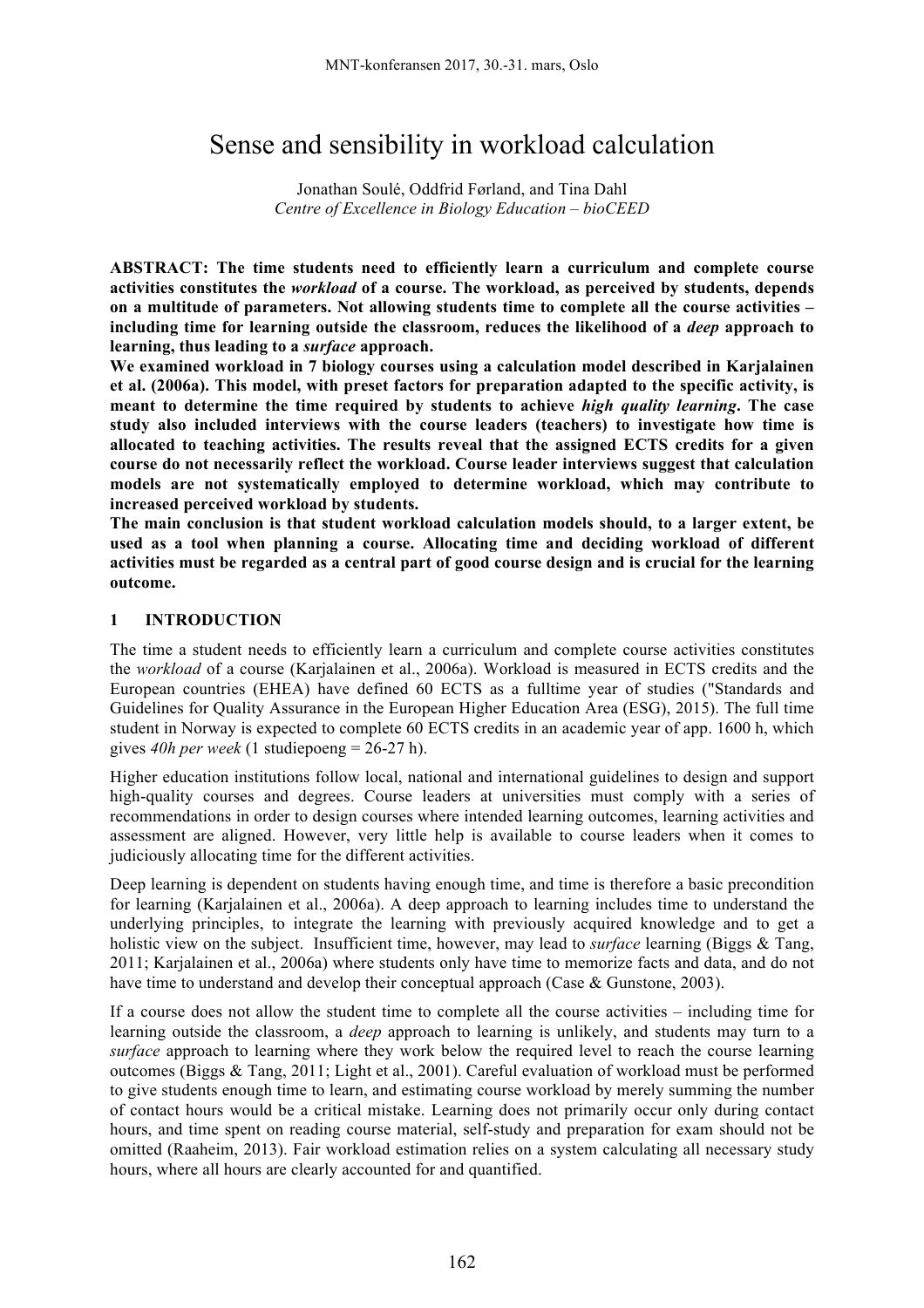Even though the effects of workload on student performance and motivation have been studied; advice on, and models for, workload *calculation* are sparse. To our knowledge, there is no universal agreement on a system for fair calculation of course workload.

The main purpose of this micro-study was to examine the student workload in a selection of biology courses given at the University of Bergen (UiB) and the University Centre in Svalbard (UNIS), to see how student workload corresponds to the given course credits. We have investigated 7 biology courses and applied the workload calculation model described in Karjalainen et al. (2006a). Additionally, course leaders were interviewed to gather information on how they were planning their courses with regard to student workload.

# **2 METHODOLOGY**

## **2.1 Workload mapping**

Seven biology courses (referred to as course A, B, C, D, E, F and G, see table 1) at UiB and UNIS were included in this study. All course levels (BSc, MSc, PhD) were represented. Data were collected during spring 2016 from course descriptions and schedules, as well as interviews with course leaders. To quantify student workload, a workload schedule was created based on a model described in Karjalainen et al. (2006a), where the different teaching methods are classified and described in relation to a calculated workload. Interviews with course leaders were carried out for all seven courses. Course leaders were asked how they plan, calculate and adjust workload in their courses.

| <b>Course</b> | <b>Level ECTS</b>        |    | <b>Schedule (hours)</b>                                  | <b>Assessment</b>                                                         | <b>Required reading</b><br>(pages)                         |
|---------------|--------------------------|----|----------------------------------------------------------|---------------------------------------------------------------------------|------------------------------------------------------------|
| $\mathbf{A}$  | <b>BSc</b>               | 10 | lecture: 37, seminar: 10,<br>lab: 2, field: 4, div.: 17  | 1 lab report, 1 oral<br>exam, 2 written exams                             | English (book): 205<br>English (pop. Sci.): 385            |
| B             | <b>BSc</b>               | 10 | lecture: 58, seminar: 4,<br>lab: 68, field: 4            | 4 lab reports<br>1 written exam                                           | English (book): 242<br>Norwegian: 250<br>Lab notebook: 177 |
|               | <b>BSc</b><br><b>MSc</b> | 10 | contact hour: 16,<br>seminar: 8                          | portfolio                                                                 | English (book): 440                                        |
| D             | <b>BSc</b><br><b>MSc</b> | 10 | lecture: 30, seminar: 39,<br>lab: $6$ , field: $6$       | 2 assignments, 2<br>presentations, 1 lab<br>report, 2 written exams       | English (book): 428<br>slides: 221                         |
| E             | MSc<br><b>PhD</b>        | 10 | contact hour: 14,<br>seminar: 6                          | portfolio                                                                 | English (book): 150                                        |
| $\mathbf F$   | <b>MSc</b><br>PhD        | 10 | lecture: 22, seminar: 15,<br>lab: 20, field: 35, div: 15 | 2 written reports, pre-<br>sentation of scientific<br>papers, 1 oral exam | English (papers): 350                                      |
| G             | <b>BSc</b>               | 15 | lecture: 40, seminar: 20,<br>lab: 40, field: 83, div.: 6 | 2 written reports, 1<br>oral exam                                         | English (papers): 80<br>English (book): 372                |

*Table 1.* Breakdown of the time schedule of the seven biology courses included in the study.

## **2.2 Workload calculation methods**

The workload of each of the selected courses was estimated using factors and parameters of the model described in Karjalainen et al. (2006a). In brief, each contact hour is multiplied by a factor to determine the total time to be considered to prepare for, attend the course, and complete the assignments and exams. The factors are: lecture x4, seminar x3, lab work x2, and field work x2. Time needed for reading course material (syllabus/required reading) was calculated as follow: English text (textbook) 3.3 pages/hour, English text (popular science) 5 pages per hour, Norwegian text (text book, slides, lab book) 5 pages per hour, preparation for exam 20% of total study time.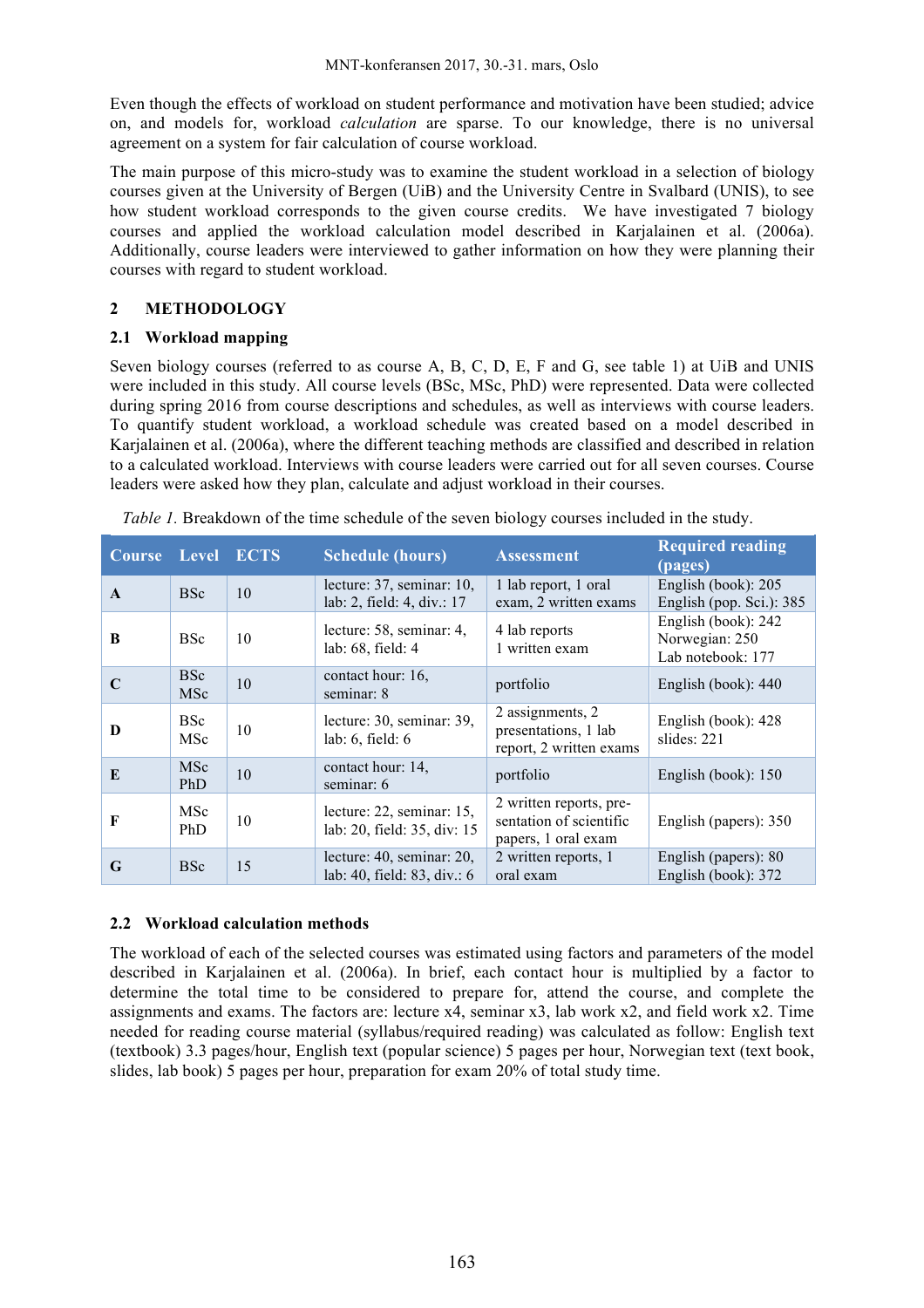#### **3 RESULTS**

#### **3.1 Study time analysis in biology courses**

The results of our study are summarized in *Fig 1*.



*Fig 1.* Student workload calculation across seven biology courses. Course workload expressed both in ECTS (left Y-axis) and hours (right Y-axis) for course A-G based on the model described in Karjalainen et al. (2006a) (Model), course leader estimation (Teacher) and scheduled activities in course description (Schedule). Target indicates the number of ECTS credited upon completion. Note that course leader estimation was not available for course D and F.

The analysis of the student workload of seven biology courses revealed:

- 1. Moderate to large divergences between the set number of ECTS and the workload estimation based on the model (course A, B, D, E, F and G),
- 2. Moderate to large divergences between the workload estimation given by the calculation model and the estimation provided by the course leaders (course B, E, G).

Discrepancies between the set number of ECTS for a course and the model of Karjalainen et al. (2006a) are clearly illustrated by the case of course B. The workload of this course was estimated to 27.1 ECTS by the model, i.e. nearly 3 times the set number of ECTS credited (*Fig. 1*). Similar discrepancies were also observed in course A, D, F and G, where the workload was estimated to 1.55, 1.92, 1.65 and 1.73 times the number of set ECTS by the same model, respectively. In contrast, the calculated workload was approximately half of the given ECTS in course E.

Course leader workload estimations (when available) were close to target ECTS in most cases (*Fig. 1,* course A, B, C and E). However, the course leader estimations were moderately to largely different from the calculated number of ECTS credits according to the model of Karjalainen et al. (2006a). This was observed for course B and G, where the workload as calculated by the model was 2.55 and 1.4 times greater than the course leader estimation. In the case of course E, however, the model indicated a workload corresponding to 0.45 times the course leader estimation.

#### **3.2 Summary of course leader interviews**

Several of the interviewed course leaders report that they did not plan and design their courses from the beginning. Those who «inherited» courses base much of their workload planning on the previous course schedules. All course leaders say they do consider student workload while planning. Some use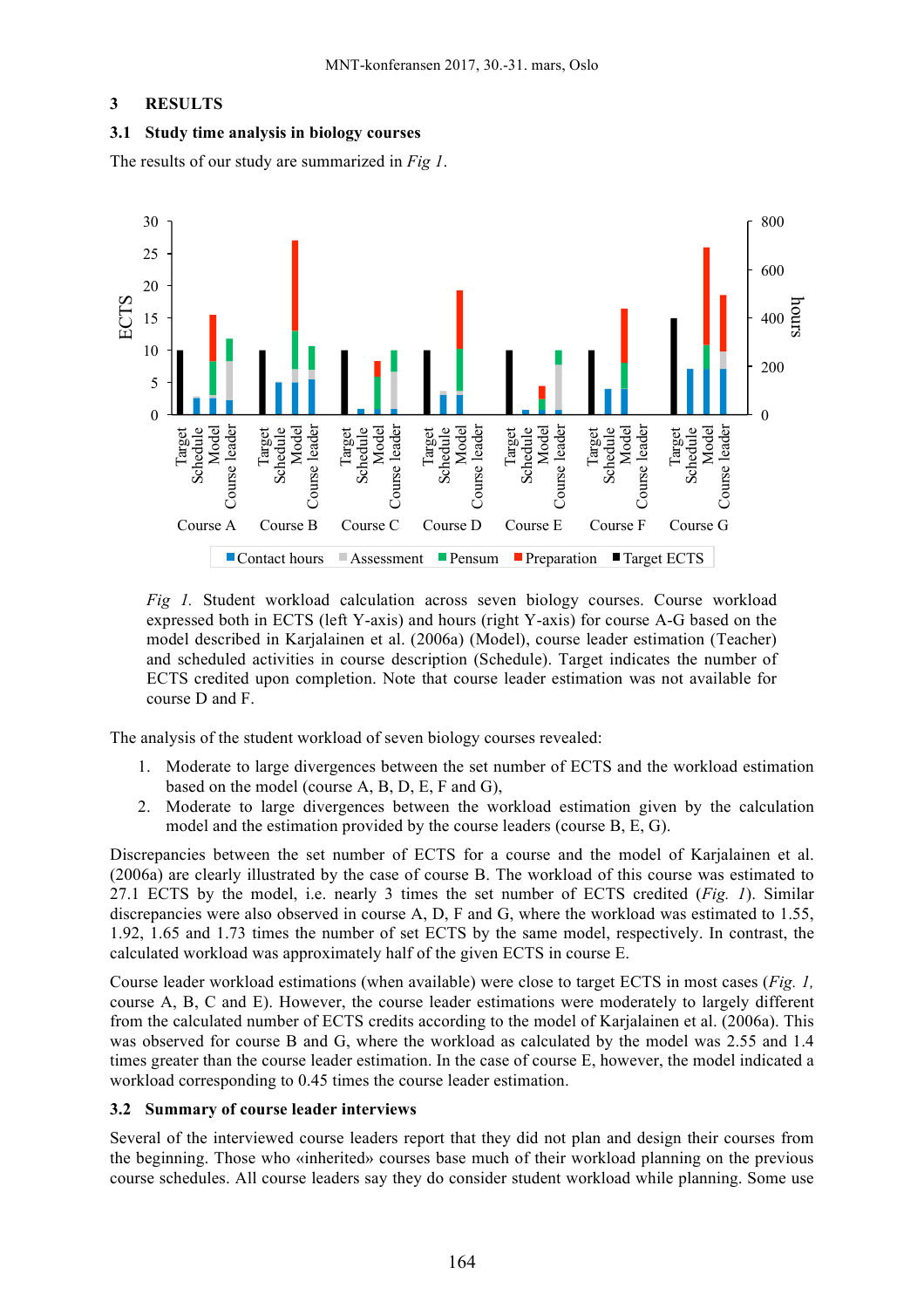a calculation formula (typically from Raaheim, 2013), but they make adjustments to the factors based on their own experience and judgement, and changes in teaching methods.

When asked about preparation time the answers differed both between course leaders and the different activities. Some preparation time for teaching activities was taken into account when estimating workload, but weighting of preparation time differed, and also how systematic this calculating was. Several course leaders feel that they might be underestimating preparation time for teaching activities. All course leaders report that time for reading course material was part of the workload calculation. Time was also allowed for assignments, but again course leaders report that they feel they underestimate the time students need to complete assignments.

General impressions from the interviews are that course leaders expect students to prepare, but they do not believe that they actually do. Most course leaders say they have adjusted workload in different ways, both based on feedback from students and their own experience of teaching.

Some course leaders give students very detailed information about the expected workload/preparation time for different activities, while others just expect that students do the necessary preparations without specific instruction.

## **4 DISCUSSION**

According to the workload calculation model of Karjalainen et al. (2006a), most courses examined in this case study have a workload over the set number of ECTS credits. Course leader estimations tend to be lower, and this is mainly because they allow for less independent study time, preparation for contact hours, reading the curriculum and preparing for the exam. Course leaders may reduce time allocated for self-study after adjusting for what they consider to be overlap between the study time needed for some activities (for example reading textbook and preparing for a lecture). The model assigns preparation time independently to each category of learning activities.

Karjalainen et al. (2006a) uses factors for different learning and assessment activities that should give students enough time for deep and effective learning. When applying Karjalainens factors, which aim for sufficient time to learn in every activity, the amount of workload increases heavily for most courses. In the examined courses, it is shown that when activities overlap, cumulative time for certain activities become very high in relation to actual contact hours scheduled. Reducing factors for preparation time, as done to a large extent by the course leaders, could compensate for overlap between activities. However, the need for independent study time might be underestimated when adjusting factors like this, and the actual time needed to *learn* insufficient. Karjalainen et al. (2006a) emphasize that the workload calculation model is hypothetical and must be verified by experience. Accordingly, some course leaders use factors as guidelines, but adapt them to the activities of the course. This adaption is based more on their experience or "gut feeling", than an actual analysis of the needed preparation time for specific activities. Still, according to the course leader interviews, course leaders have a feeling that they underestimate preparation time in general.

An interesting finding is that the two courses that use a Team-Based learning approach and portfolio assessment (Course C and E) are the only two where the course leader estimations of workload was higher than the models. In fact, they are the only two courses that stay within the given ECTS limit. In a Team-based learning approach there is less need for allocating separate time for preparation since the independent study time is included in the Team-based learning sessions (Raaheim, 2013). In the model of Karjalainen et al. (2006a) the different teaching and assessment activities are counted separately. In Team-based learning these activities are closely integrated with each other and this makes the model difficult to apply - especially when comparing results with courses using more traditional teaching and assessment methods.

Allowing students to engage in deep learning by carefully balancing course workload thus appears to be an arithmetical challenge, where various activities and how they interact must be considered. Another challenge for workload models is the variation and complexity of students experienced workload, and the difficulty of collecting reliable data from the students (Bowyer, 2012; Chambers, 1992).

Actual workload (intended workload for the course activities) and students' perceived workload could be very different (Chambers, 1992; Karjalainen et al., 2006a; Kember\*, 2004), and getting an